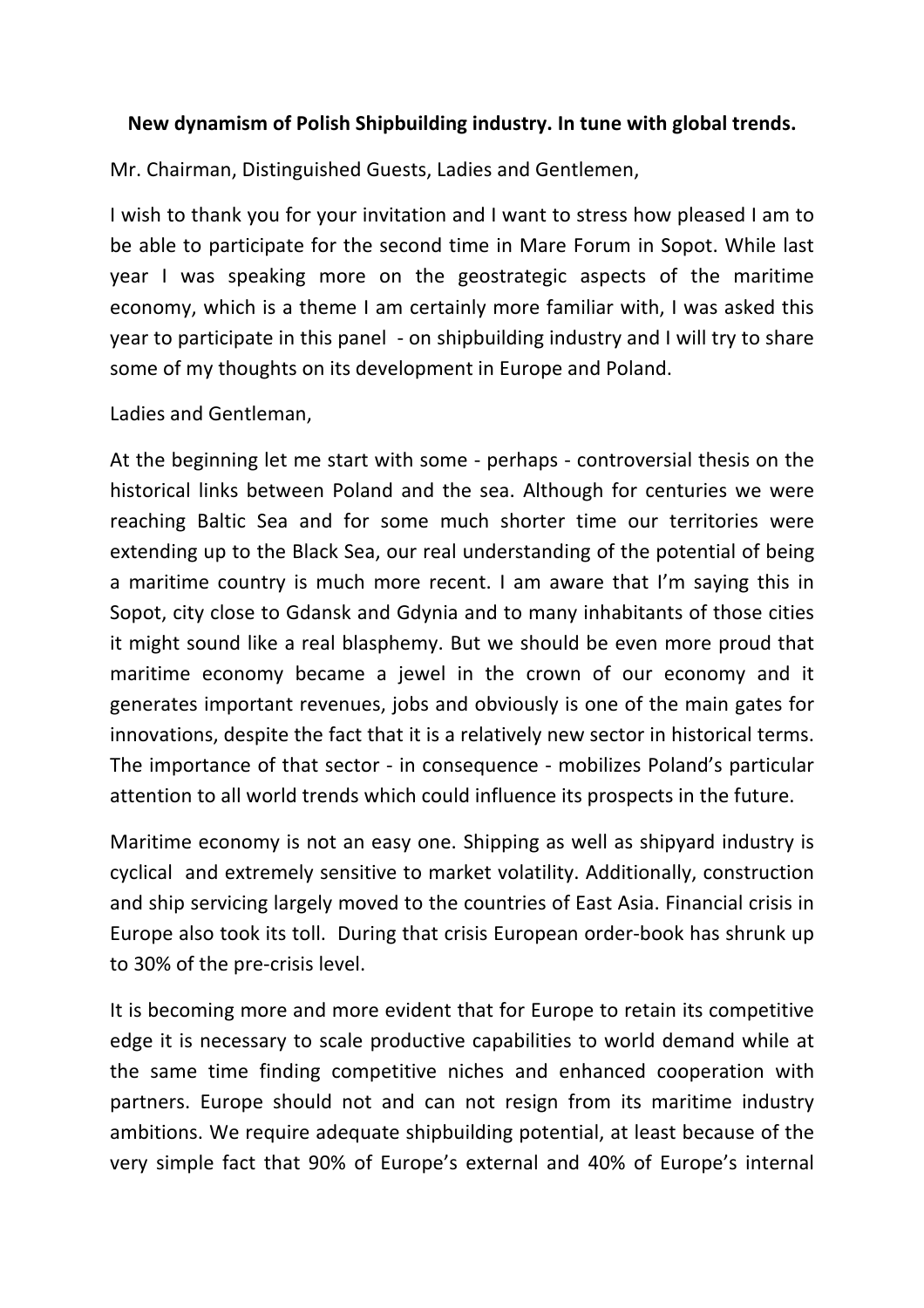trade is transported by water. Europe needs a high-quality shipping sector that can compete around the world. Poland aims at contributing to this goal.

We believe that from political-economic point of view two major processes will be shaping mid-term conditions for shipbuilding industry: stable but probably less dynamic growth of China and rising US gas and oil production and its export capacities. Those two trends will have major (although contradictory) impact on maritime transportation and industry. The first will mean its slowing down, as China is the main importer of commodities and the second, positive for tankers construction and shipping as more petrol will be exported overseas from the US (and possibly Canada). So demand for tankers will remain strong, at least, in the short term. In the mid and longer term this trend will not be necessarily confirmed as it is expected that the overall global oil demand growth will average just 0.6% per year through to 2040. This is because the link between economic growth and oil demand will weaken as the world adopts alternatives to hydrocarbon fuels and enhances vehicle fuel efficiency.

Success of Polish shipbuilding industry is highly dependent on the correct reading of global shipbuilding industry and markets' trends. Although Polish companies are not expected to compete in the market for tankers, the conclusions derived from global climate and energy predictions drive us into looking for niches in the worldwide shipping production, where we could still be competitive.

Let me point out some of the characteristics of our indigenous shipbuilding capacities.

Polish shipbuilding industry is in a strong growth phase. According to EMIS report, total industry profit amounted to PLN 10 billion in 2014 (11.7 % growth  $y/y$ ), despite a drop in sales. Those revenues are generated in all sectors: design, production, repair and all this in various kinds of ships.

Poland is on the path of returning to the group of leading global shipbuilding nations. For the past decades Poland had enjoyed a strong position due to its capacity to compete in building high-quality ships of various kinds for high demanding owners. The simple repetition of that success today will be difficult. However, the government made out of shipbuilding industry one of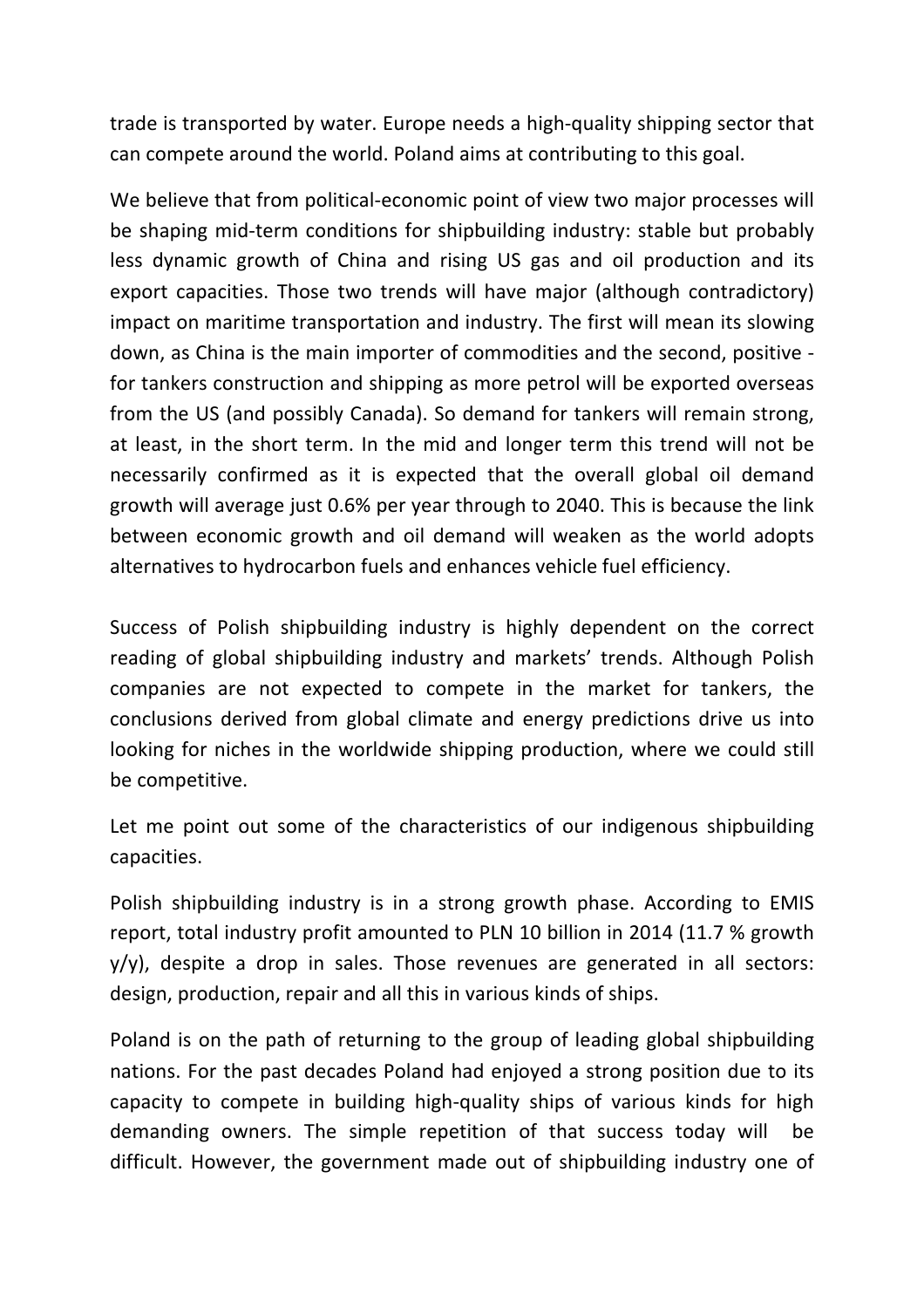the highest priorities and intends to bring shipyard industry back to full scale operation. Presently, maritime industry in Poland is estimated to employ up to 120 k employees. Polish shipyards like Remontowa, Gryfia, Stocznia Marynarki Wojennej, Baltyard, Mars, Nauta and others work for shipowners from all over the world. Today, ship production and repair is the second gross added value branch in Poland. Remontowa Holding is the biggest company of that sector in Poland. And the position of the shipyard industry in Poland will be further reinforced by capital consolidation through a state-owned found. The aim is to create the biggest shipyard consortium of companies in the Baltic sea region.

Government involvement will be seen also in providing financing for maritime industry project of high industrial added value like the construction of passenger ferries, building ship-recycling shipyards  $-$  a project that have all the chances to revolutionize the market or building new, multipurpose offshore platforms. A government programme Batory (part of the Plan for Responsible Development) aims at moving Polish shipbuilding sector into a larger oceanic specialized vessels. This programme is built on the forecast for growing demand for the LNG and LNG transport vessels.

What are the Poland's advantages...

What we have most precious are people: engineers, researchers, highly skilled workers who are the custodians of our best expertise accrued throughout past decades. We have universities – Naval Academy in Gdynia, Gdańsk University of Technology and Szczecin University of Technology or Gdańsk University. We have also well-developed secondary and vocational maritime schools in Darłowo, Gdańsk, Świnoujście and Kołobrzeg.

We have also R&D Marine Technology Center which is an incubator for the most innovative solution.

Last but not least, we have an active engagement of Polish central and regional authorities aimed to scale-up the activities of this industry and to take full advantage of our assets.

So to summarize: Polish maritime industry is a trustworthy, reliable partner, who offer experience, quality and new technology for a competitive price.